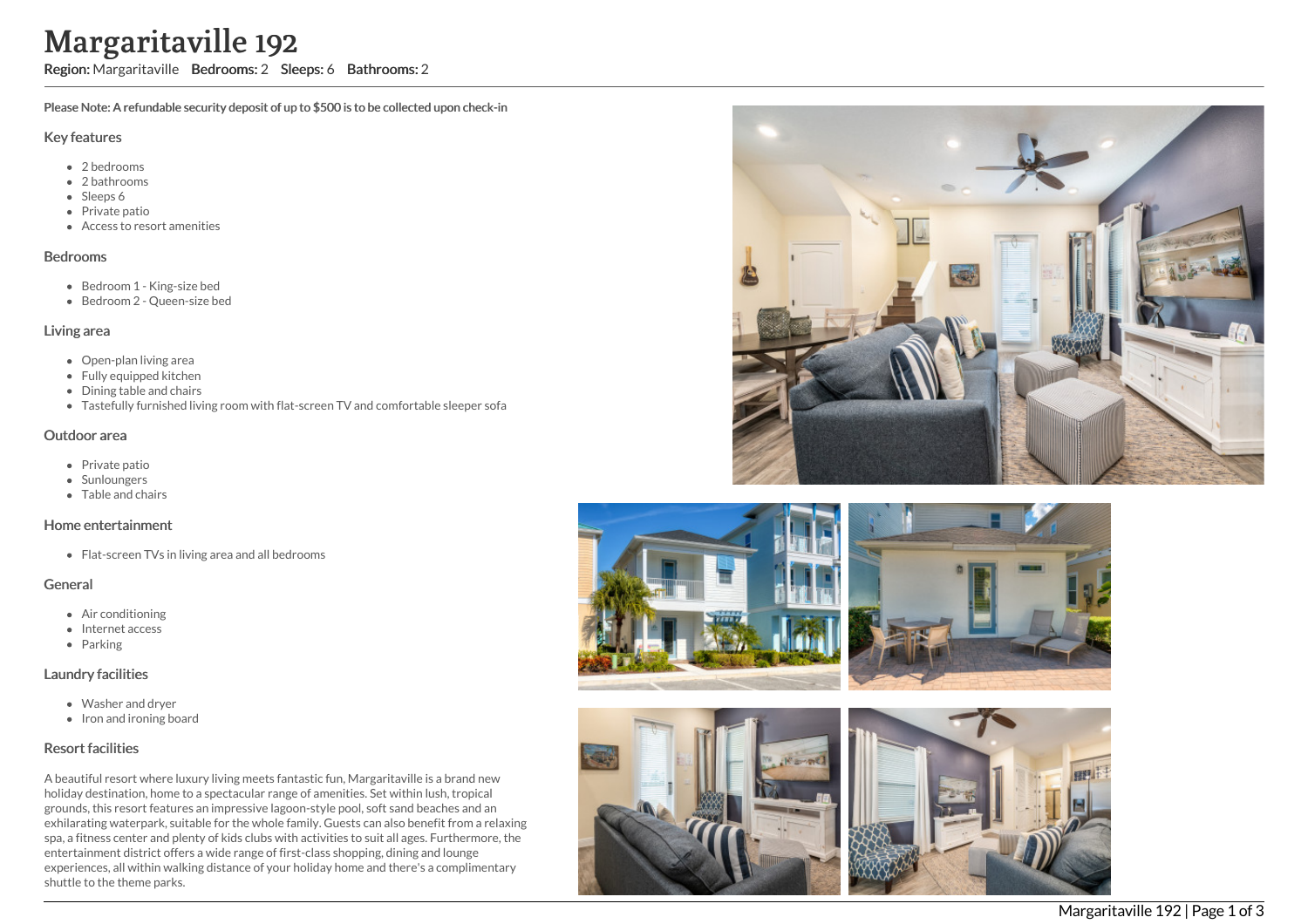## Places of interest

- Disney World 5.1 miles
- Universal Studios 16.7 miles
- Sea World 11.7 miles
- Orlando International Airport 24.5 miles

Parts of the Margaritaville Hotel are currently under construction. Apologies for any disturbance or inconvenience this may cause during your stay at Margaritaville Resort, Orlando.